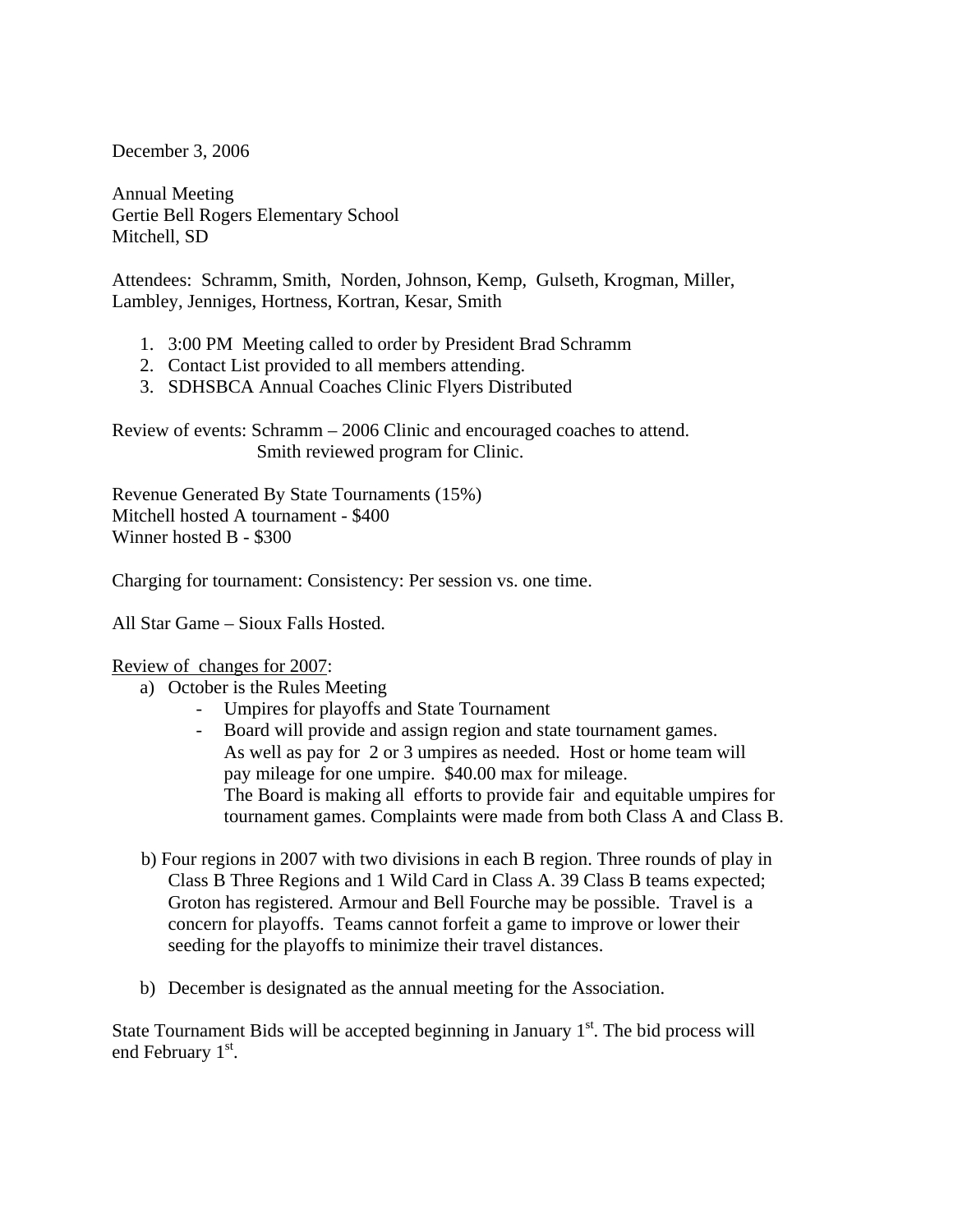\*Showcase up for bids by virtue of Board meeting. Suggestion by floor to have all Showcase participants commit for the entire day. This will be addressed during the invitation process.

Treasury Report: Phil Johnson distributed budget reports.

- 3 Income Streams
- Net Income for  $2006 = $1,826.00$

Motion to approve 2006 budget: Jenniges/Krogman Approved Budget- Unanimous

2007 Budget distributed to membership: Reviewed by President Schramm.

- Mileage for board members
- State Tournament (baseballs, umpires, umpires, flag displays)
- \$13,850 in expenses. \$350 deficit. \$6,000 currently in check book. Motion to approve 2007 Jenniges/Krogman Approved: Unanimous

Ballots for 3 Board Vacancies:

Phil Johnston – Chamberlain \* Gary Kortran – BonHomme Bud Jenniges – Hot Springs \* Dan Fortstram – Tea \* Donivan Lambley – South Central

Elected to Board.

Johnson/Todd Smith To cease nominations

Items for Discussion:

- Lambley brought up issue of skin vs. grass infield whether the Board will examine a rule to ensure that all playoff games should have the same amenities as required for State Tournament games.
- Discussion ensued by membership as to pros and cons of such an action.

Dave Kemp provided information to membership regarding a preseason HS Baseball Media Newsletter. Portion of revenue would be directed to the SDHSBCA. Percentage: 10-15% to ad seller. Profit of newsletter would be directed to SDHSBCA.

Kemp recommended the compilation of records for SDHSBCA.